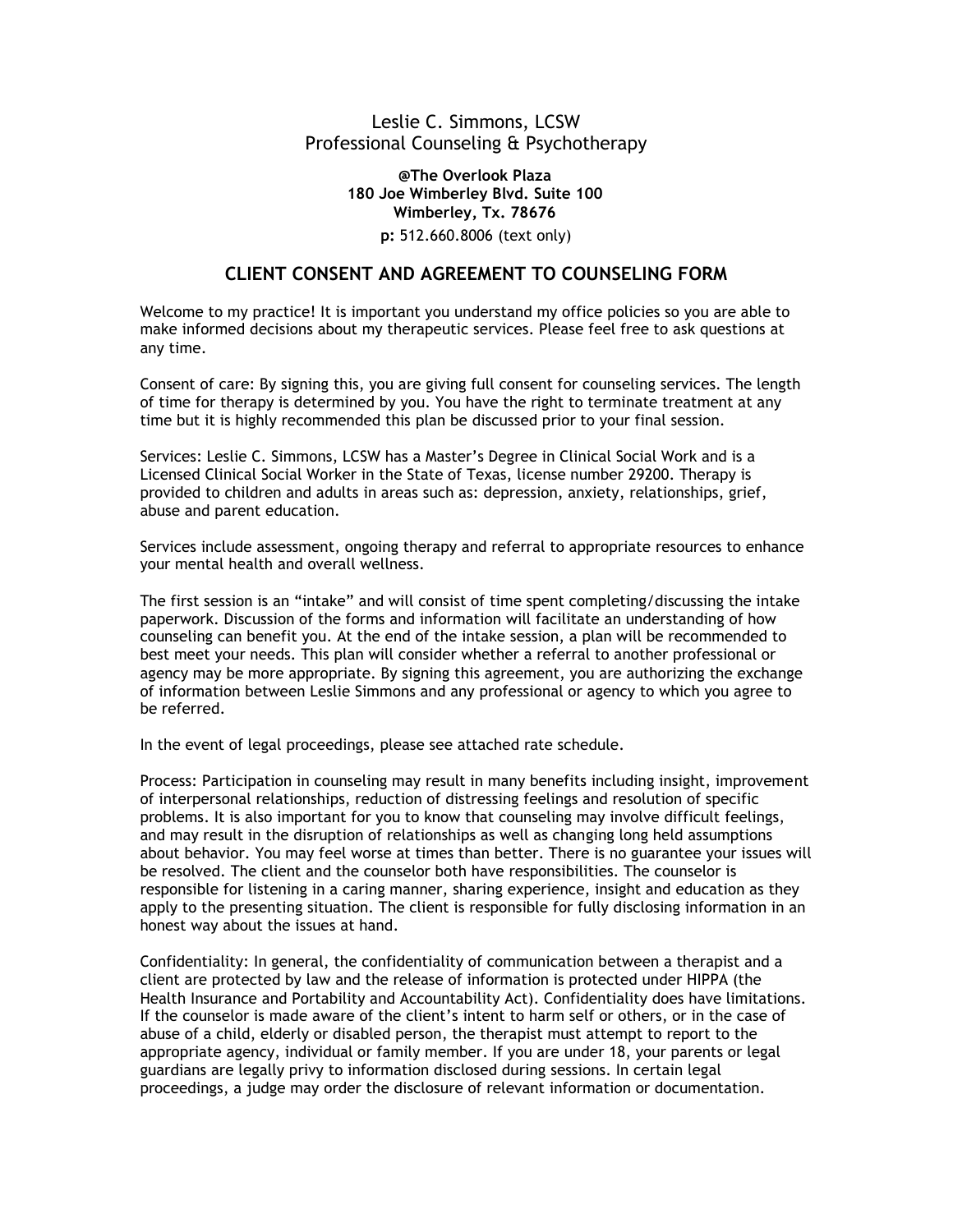Emergencies: In the event of an emergency, please call 911. Also be aware Shoal Creek Hospital and Seton Hays are open 24 hours a day and can assess mental health issues. Leslie Simmons is not on call 27/7. All messages will be returned during regular business hours. Email is not considered legally confidential.

Complaints can be made to:

Texas State Board of Examiners of Social Workers Complaints Management and Investigative Section P.O. Box 141369 Austin, Texas 78714-1369 phone: 1.800.942.5540

\_\_\_\_\_\_\_\_\_\_\_\_\_\_\_\_\_\_\_\_\_\_\_\_\_\_\_\_\_\_\_\_\_\_\_\_\_\_\_\_\_\_ \_\_\_\_\_\_\_\_\_\_\_\_\_\_\_

\_\_\_\_\_\_\_\_\_\_\_\_\_\_\_\_\_\_\_\_\_\_\_\_\_\_\_\_\_\_\_\_\_\_\_\_\_\_\_\_\_\_\_ \_\_\_\_\_\_\_\_\_\_\_\_\_\_\_\_

I have read this agreement and fully understand each section of this form and agree to participate in counseling services with Leslie Simmons, LCSW under the provisions, guidelines, and limits delineated above.

Printed name

Signature of client Date Date

Signature of parent of minor child, under 18 Date

\_\_\_\_\_\_\_\_\_\_\_\_\_\_\_\_\_\_\_\_\_\_\_\_\_\_\_\_\_\_\_\_\_\_\_\_\_\_\_\_\_\_